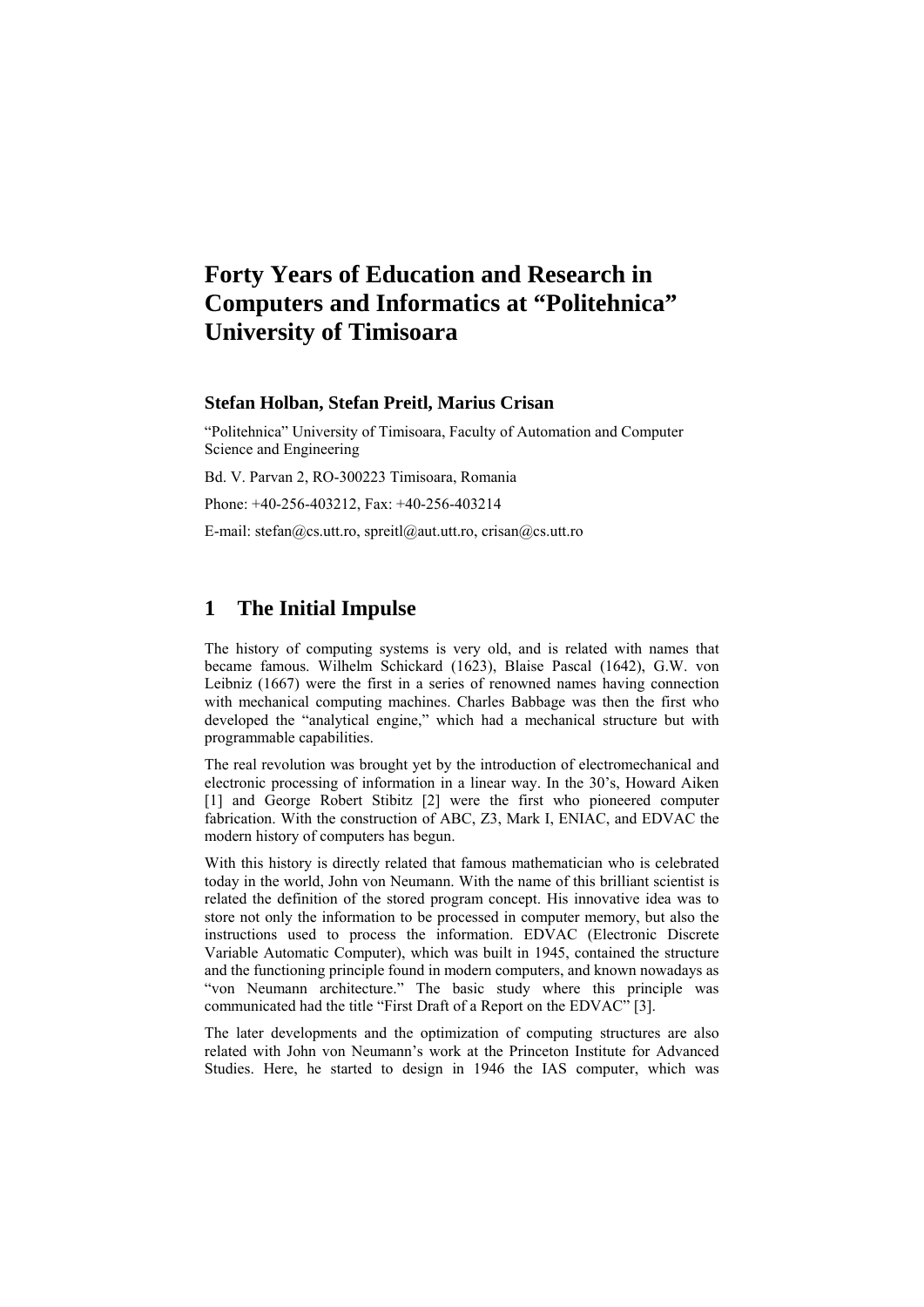completed in 1952, and is the prototype of all subsequent general-purpose computers [4].

In the middle of 50's many countries begun to manifest increasing interest to the development of electronic computing systems based on von Neumann architecture.

## **2 Beginnings of Research and Construction of MECIPT-1**

According to our knowledge, the Hungarian Academy of Science's Cybernetic Research Group (MTA-KKCs), in 1957 planned to build a computer called B(udapest)-1, and a team were supposed to design its circuit-boards and construct the machine itself. As no electronic equipment of this magnitude had ever been built in Hungary and, particularly, as no computer had ever been built before, work advanced in a rather slow pace.

It followed next the construction in 1957 of the well-known medium-duty, tubecircuit machine, M-3, that had never been built anywhere before. In those days the scientific world and research laboratories were not affected by the cold war, and thus the researchers from several countries even the Russians were allowed to receive through legal channels the blue-prints of the first American ENIAC and EDVAC machines, as well as the IAS, originally built by John von Neumann. The Hungarian M-3 was in fact a distant relative of the IAS machine, and was



completed in January 1959.

In the context of a political decision of CAER – that computer manufacturing to be centralized in the former Soviet Union – the Romanian government, which didn't accept such an idea, decided that three large Romanian universities of Timisoara, Cluj and Bucharest should intensify the researches for building their own computing machines.

In these universities, research groups composed of outstanding engineers and mathematicians begun to function. Thus, soon after the start of the M-3 project, in 1959 the first Romanian computer, the MECIPT-1 (Masina Electronica de Calcul a Institului Politehnic Timisoara) was built at the University of Timisoara, following the design of two scientists, Wilhelm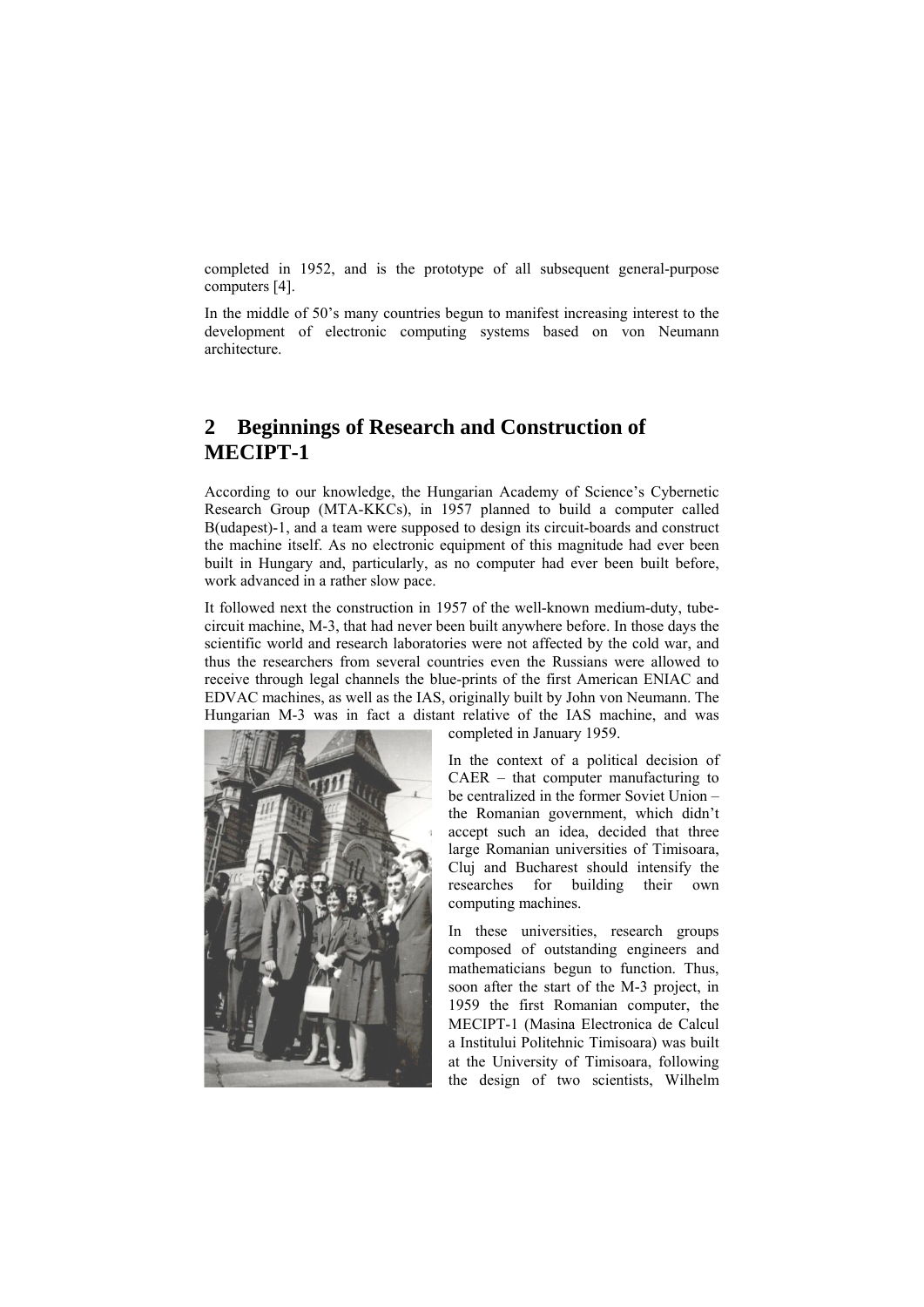Lõwenfeld and Josef Kaufmann. M.Fildan, D. Farcas, V. Baltac, I.Munteanu, and H. Hartmann joined the team.

In a gesture of friendly cooperation, KKCs supplied reliable magnetic-cylinder memory units that they could already produce at the time [5]. The good relationships between Prof. Kaufmann and the head of MTA contributed to a rapid arrival of the equipment in Timisoara.



#### MECIPT-1

Comparing to the present days standard, MECIPT-1 had impressive dimensions. It was built with over 2000 electronic vacuum tubes, 20,000 resistors and capacitors, 30 Km of wires and 100,000 solders, having as internal and external memory the magnetic-cylinder with a capacity by today's estimate of 1 KB. The speed of computer was 50 operations per second or around 80,000 operations per hour, and the programs were writen in machine code. The instructions were formed by 15 binary digits and have a single address field of 10 binary digits. CPU had a set of 32 instructions. They were hardwired and they were chosen through a 5 digit code. Programs and information were input by a punched paper ribbon, and the result appeared on an electric typing machine rudimentary adapted with solenoids which were acting upon the keys [6][7]. It was out of question those days to think of importing devices from West.

It seems impossible to believe that such a computer proved useful according to the present day standards. Yet, on MECIPT-1 engineering computations were run related with the design of many national industrial objectives, among which we mention the hydrotechnic dam at Vidraru, the present dome of the Romexpo central pavilion in Bucharest, medical researches, etc. Intense research work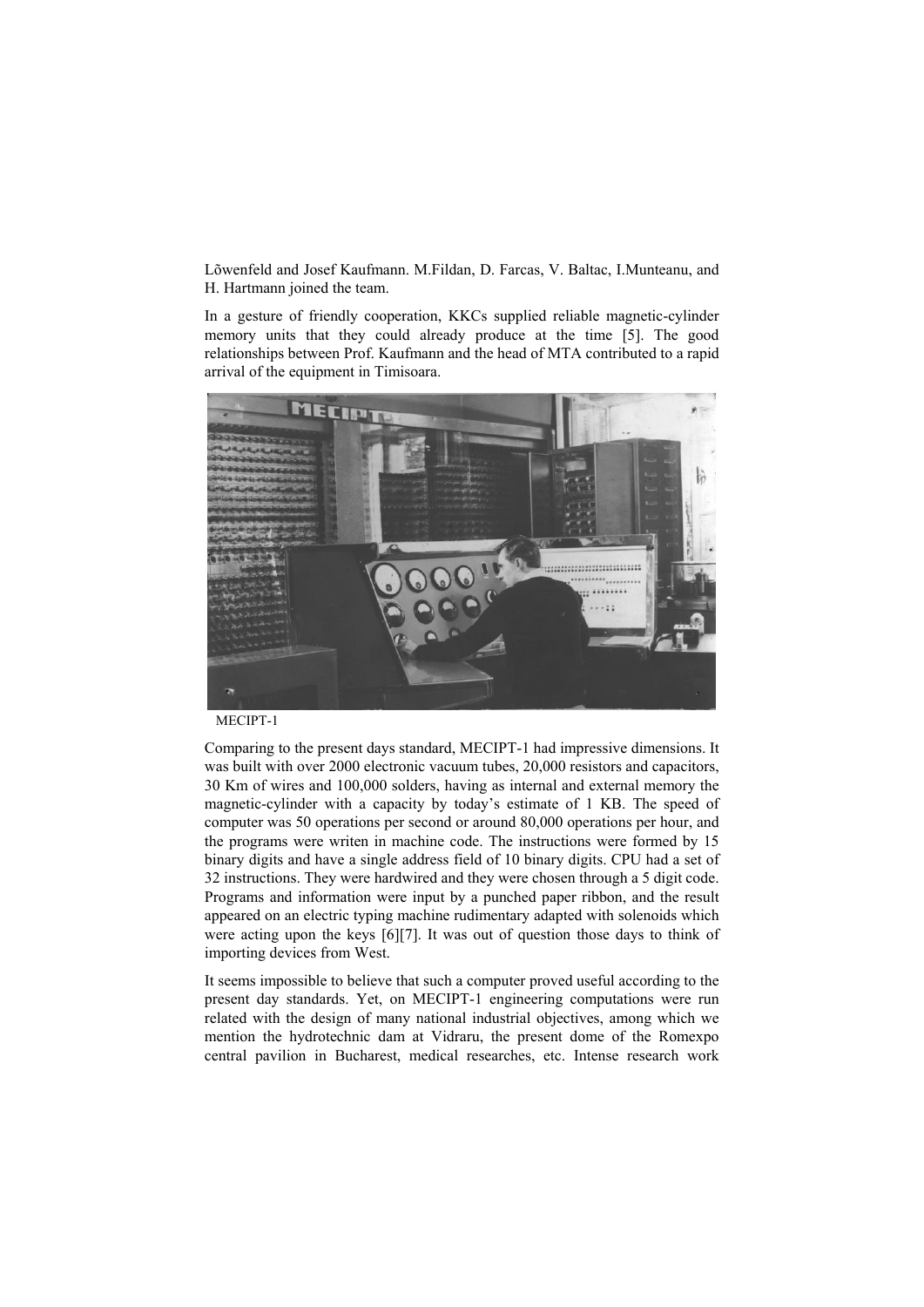started also in many directions, one of these being the spectacular domain of language translation.



A sine calculation done by MECIPT-1 found on an old piece of paper

In 1962, in the presence of a group of researchers lead by the famous mathematician Grigore Moisil, MECIPT-1 translated the first phrase from English into Romanian. This was " *You are explaining the development of science, and we are helping describing the examples*".

#### **3 Beginning of Education in Computers**

MECIPT-1 contributed to formation of the first computer engineers in Romania. In the academic year 1963 at the Polytechnic Institute of Timisoara – today University "Politehnica" – started the education program of the first section of computer specialists. The group of 30 young students was carefully selected and among them we find names which later on became renowned, Volker Popovici (Wendel), Toma Hentea, and many others.

The instruction responsibility was entrusted to Prof. Alexandru Rogojan assisted by a series of young and talented teachers, Vasile Baltac, Crisan Strugaru, Vasile Pop and many others who joined in the years that followed. This group, which graduated in 1966 (the first group of graduates in Romania specialized in "computers") was the seed of the future development of computer engineering and education in Romania. The foundation of the first specialization in computers in Romania took place in 1966 after a sustained effort of Prof. Rogojan. Many generations learned at MECIPT and honored the field of computers in Romania.

Short time after MECIPT-1, in 1963 MECIPT-2 was built. It was a computer of second generation, the first one used in CAD applications in research centers and institutes in Timisoara and Bucharest. It was conceived as a parallel binary electronic computer with hardwired fixed-point and programmed floating-point arithmetic, and built with semiconductor devices made in Romania. The instruction word length was 40 bits, and the magnetic-cylinder memory capacity contained 4096 addresses. Later the magnetic-cylinder was replaced by a ferrite core memory. The operation speed range was between 50 and 10,000 operation per second, information being input and output using a punched paper ribbon [8].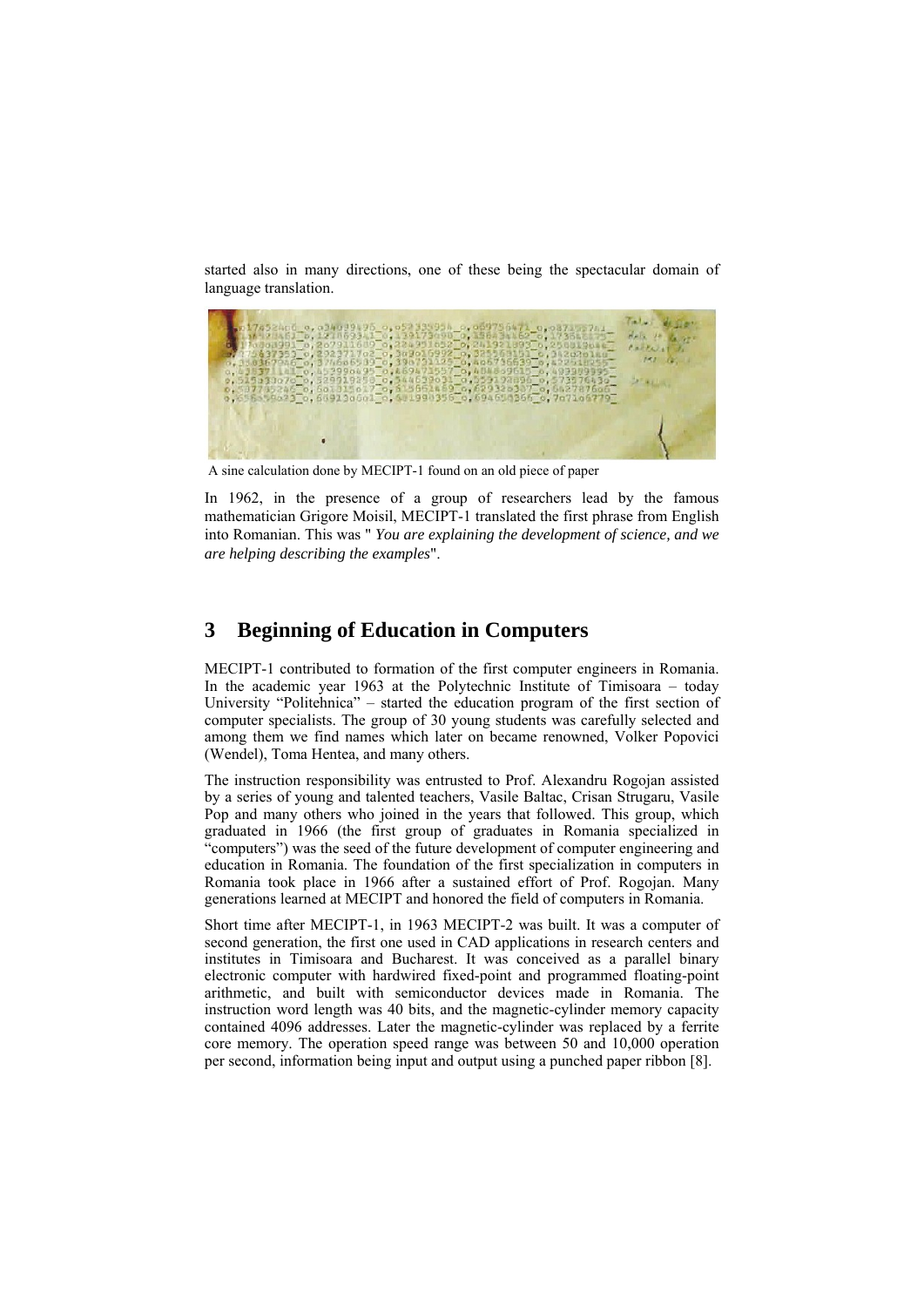In 1965, MECIPT-3 was built. This was a computer from third generation, which included a series of advanced concepts both hardware and software.

In parallel with these achievements, the computer staff begun its life, initially as a small group in 1964. In 1965, the Department of Electronics and Computers was founded, in 1967 the Department of Computers, Electronics and Automation, and in 1972 the Department of Automation and Computers.



MECIPT-2

In 1975, it was founded the Electronic Computing Center of the Polytechnic Institute of Timisoara, as a continuation of the MECIPT group.

## **4 Years of Growing**

MECIPT was not a random appearance. It involved a struggle for being accomplished by a group of enthusiasts who believed in MECIPT and in the great future of electronic computers. A future, we have to admit, that was not predicted so dynamic in those years of pioneering at MECIPT.

Those 40 years meant to live actively the appearance of many generations of computers, which at some moment of time we ceased to count. We still wonder of the inexhaustible resources of innovation in this domain of computer technology.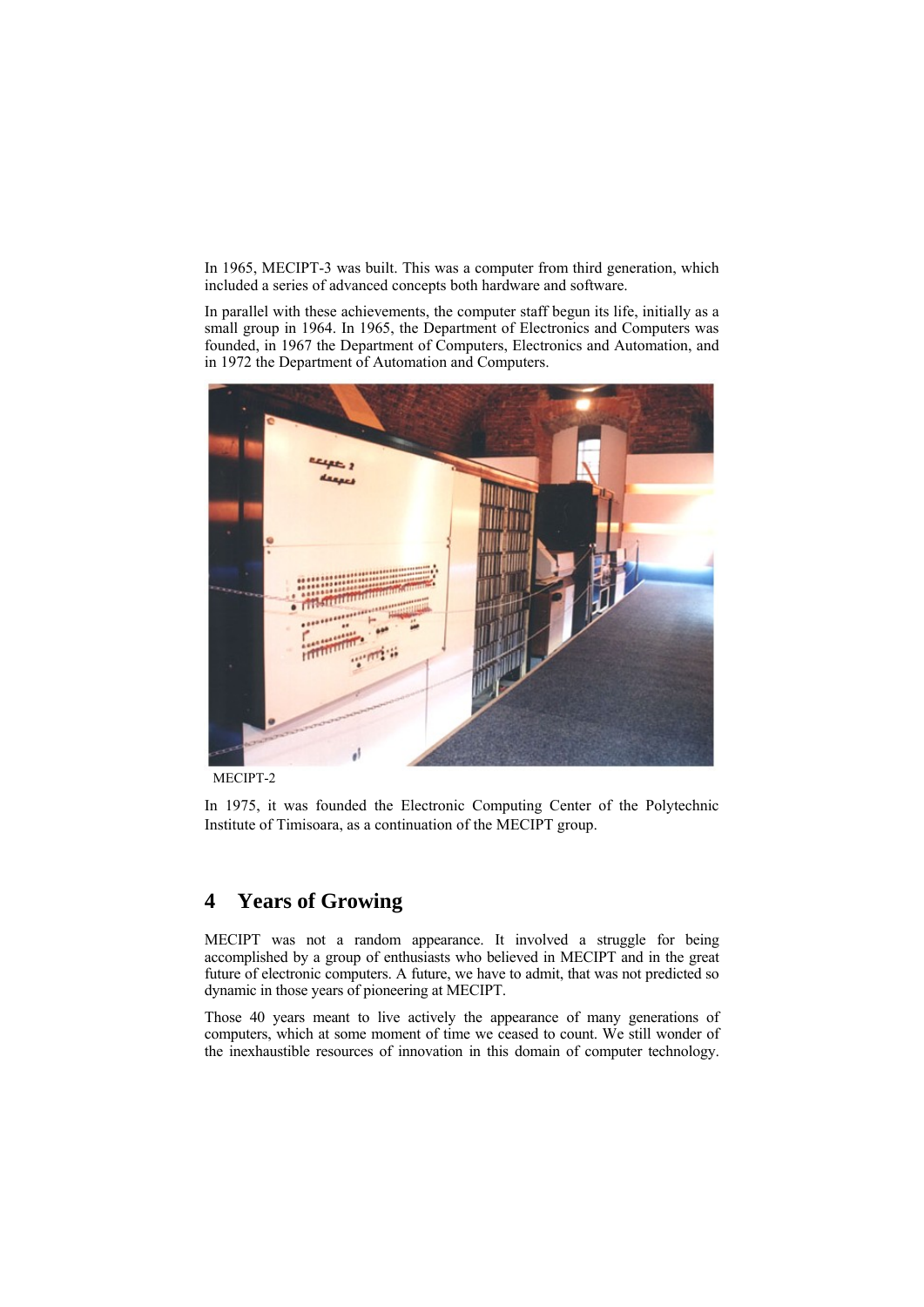MECIPT has taught us to assume the role and responsibility of school creators, facing all the difficulties this may involve.

At present, we evolved towards the technological framework of microprocessors and VLSI circuits. New research topics came in our scope concerning unconventional architectures, automatic systems, applied informatics, fault tolerant systems, distributed and real-time systems, distributed data bases, digital signal processing, and new interfaces using image and speech processing and recognition.

## **5 The Last Ten Years**

After the Revolution, in 1990, the Faculty of Automation and Computers is founded, as part of the University "Politehnica" of Timișoara. Consequently, the curricula have been completely reconsidered and adapted to the new trends in the domain.

Actually the Faculty of Automation and Computers consists of two departments: Automation and Industrial Informatics Department (AII) and Computers and Software Engineering Department (C). Both departments ensure students education in the following areas of specialization (courses):

- Automation and Industrial Informatics (5 years), with a total falling-off number during the academic year 2002/2003 of 788 students;
- Computers and Software Engineering (5 years), with a total falling-off number during the academic year 2002/2003 of 834 students;
- Computing Techniques (3 years), with a total falling-off number of 95;
- Applied Informatics (3 years) with a total falling-off number of 82.

Starting with the academic year 1994/1995 there have been created in the faculty two Master courses in the following areas of expertise: (i) Automatic Systems, with a total falling-off number of 15 students, (ii) Computers, with a total falling-off number of 15 students, and starting with the academic year 2000/2001 the Master course in the area of (iii) Automotive Embedded Systems, with a total falling-off number of 12 students.

The College areas of specialization have been activated in the System and Computer Science course starting with 1997.

The education during the cycle I (years I and II) of the 5 years courses are ensured by both departments, AII and C, in an alternant mode. The cycle II (the years III, IV and V) is ensured separately by the AII and C departments, according to the specific of the competencies. At the College course, the year I is actually covered completely by the Computers & Software Engineering Department, and the years II and III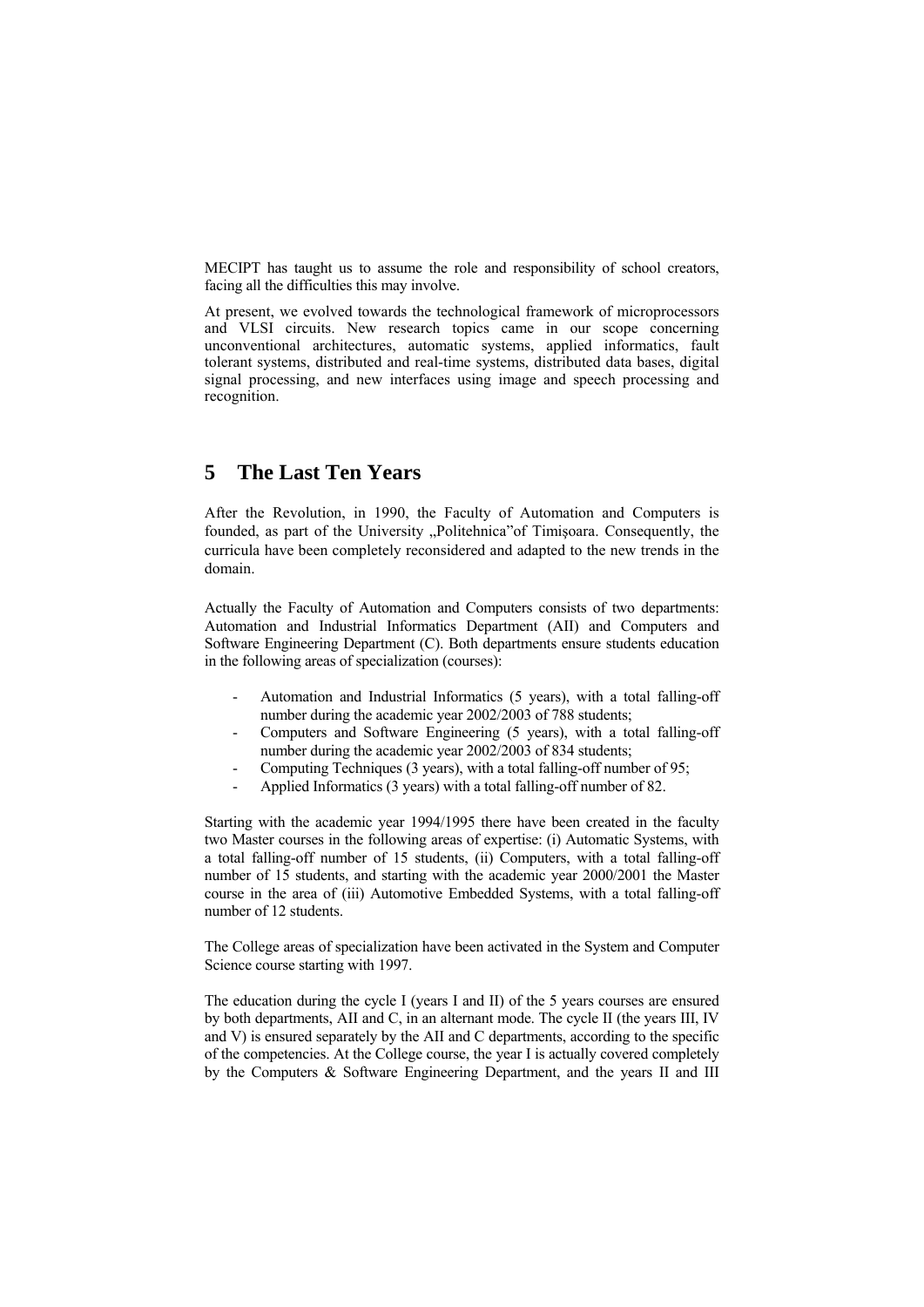separately by the two departments, according to the specific of the competencies. Also separately the departments manage the Master courses, and the Automotive Embedded Systems course is provided by the AII Department in co-operation with the C Department, the Applied Electronics Department, and with Siemens Automotive Company located in Timisoara.

The Department of Automation and Industrial Informatics continues the Chair of Automation and Industrial Informatics of the "Politehnica" University of Timisoara. The Automation staff exists since 1970. In 1990 there has appointed The Chair of Automation, and since 1996 it became the Department of Automation and Industrial Informatics. Since 1990 the AII Department is in a continuous progress. On one hand, it acted towards the assimilation of the problems concerning the Industrial Informatics field, specifically the Applied Informatics, and on the other hand, the field of Automation has been consolidated. The department activity is integrated in a quality management system which deals with didactic and scientific activities.

The Computer Science and Engineering Department at the Faculty of Automation and Computer Science and Engineering, coordinates the course "Computers and Software Engineering" which has as its main aim the education of graduates in the hardware and software domain.

The course involves about 500 students with 100 students per year. It is integrated in the "Systems and Computer Science" profile, established in 1993. It has a common trunk with the Automation and Technical Informatics Course in the first two years of study.

The graduates of the Computer and Software Engineering Course acquire a solid base of knowledge in the domain of computer and software engineering. In the final  $(5<sup>th</sup>)$  year, the curriculum stipulates 5 different direction of specialisation, two with hardware orientation, two with software orientation, and one oriented towards computer systems in management.

Beginning with 1994, the Computer Science and Engineering Department also established a program leading to the master degree with emphasis on "Advanced Techniques in Parallel and Distributed Systems".

### **6 Instead of Conclusions**

We can say that the era of programmed computers that was started almost 60 years ago by the great mathematician John von Neumann we celebrate today, changed substantially our lives, of our children and nephews.

If the computer evolution in the first years started with apparently small steps, these steps became bigger and bigger. We are very content that to this extraordinary evolution process our university had a small contribution and we had the chance by this presentation to make it known to you.